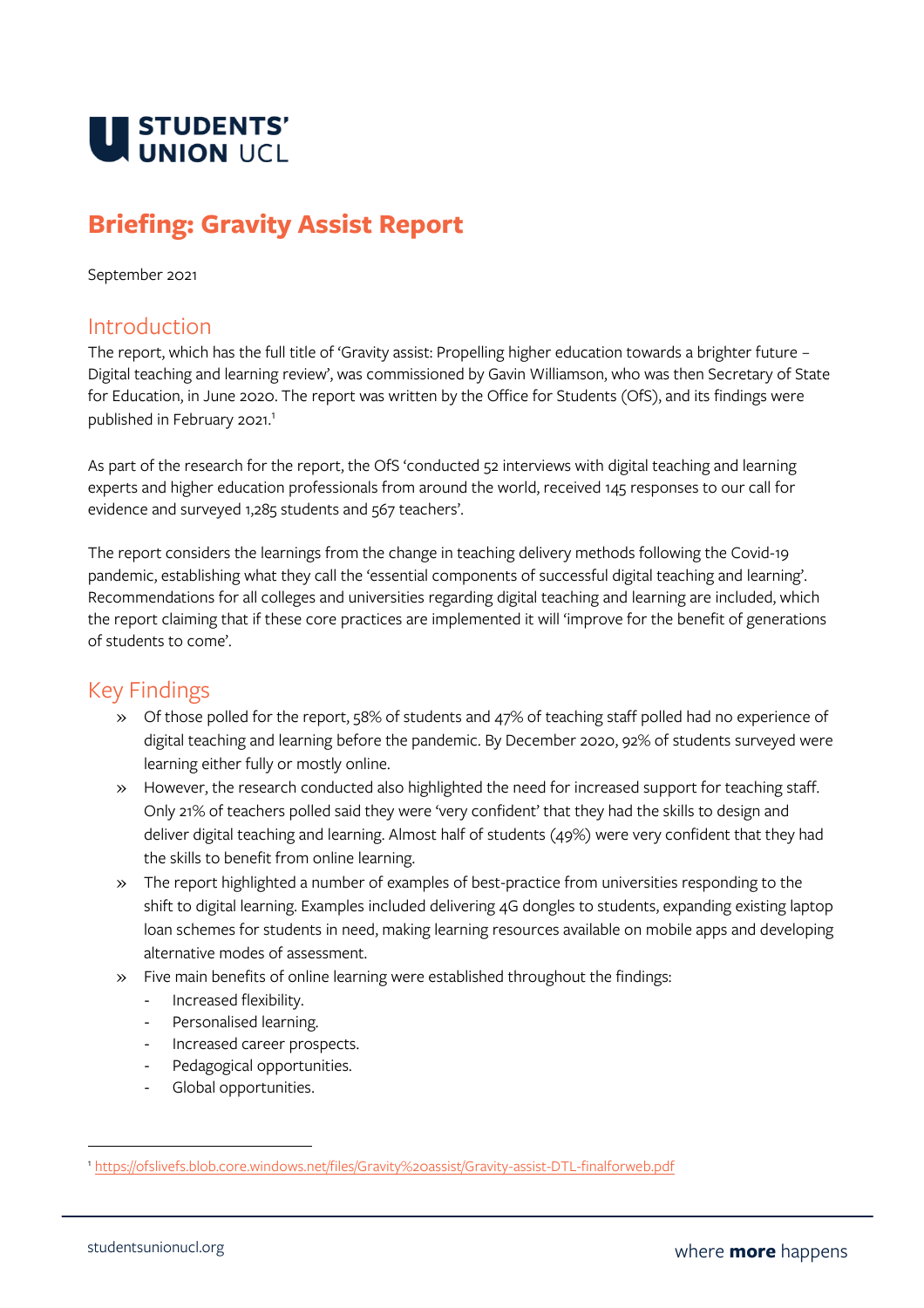When considering how students wanted their assessment or exams delivered once Covid-19 is over, answers were split between various online and in-person delivery elements.



# Components for Online Learning

The report distinguishes six key components required for successful digital teaching and learning:

#### 1. **Digital teaching must start with appropriately designed pedagogy, curriculum and assessment:**

Examples mentioned in the report include students benefiting from round-the-clock access to resources ahead of taught sessions, like short instructional videos demonstrating lab techniques.

#### 2. **Students must have access to the right digital infrastructure:**

This includes making sure that potential risks around plagiarism are addressed and that changes to assessment methods do not bake in unwarranted grade inflation. However, the report makes it clear that digital assessment is 'not just consistent with the maintenance of rigorous standards and consistency over time; when it is done well it can actually enhance it'.

#### 3. **Good access enables staff and students to build the digital skills necessary to engage:**

Of students polled, 30% reported lacking good enough internet access, and 30 per cent did not have access to an adequate study space. The report also provides a definition of digital access, which includes the following elements:

- » Appropriate hardware.
- » Appropriate software.
- » Robust technical infrastructure.
- » Reliable access to the internet.
- » A trained teacher or instructor.
- » An appropriate study place.